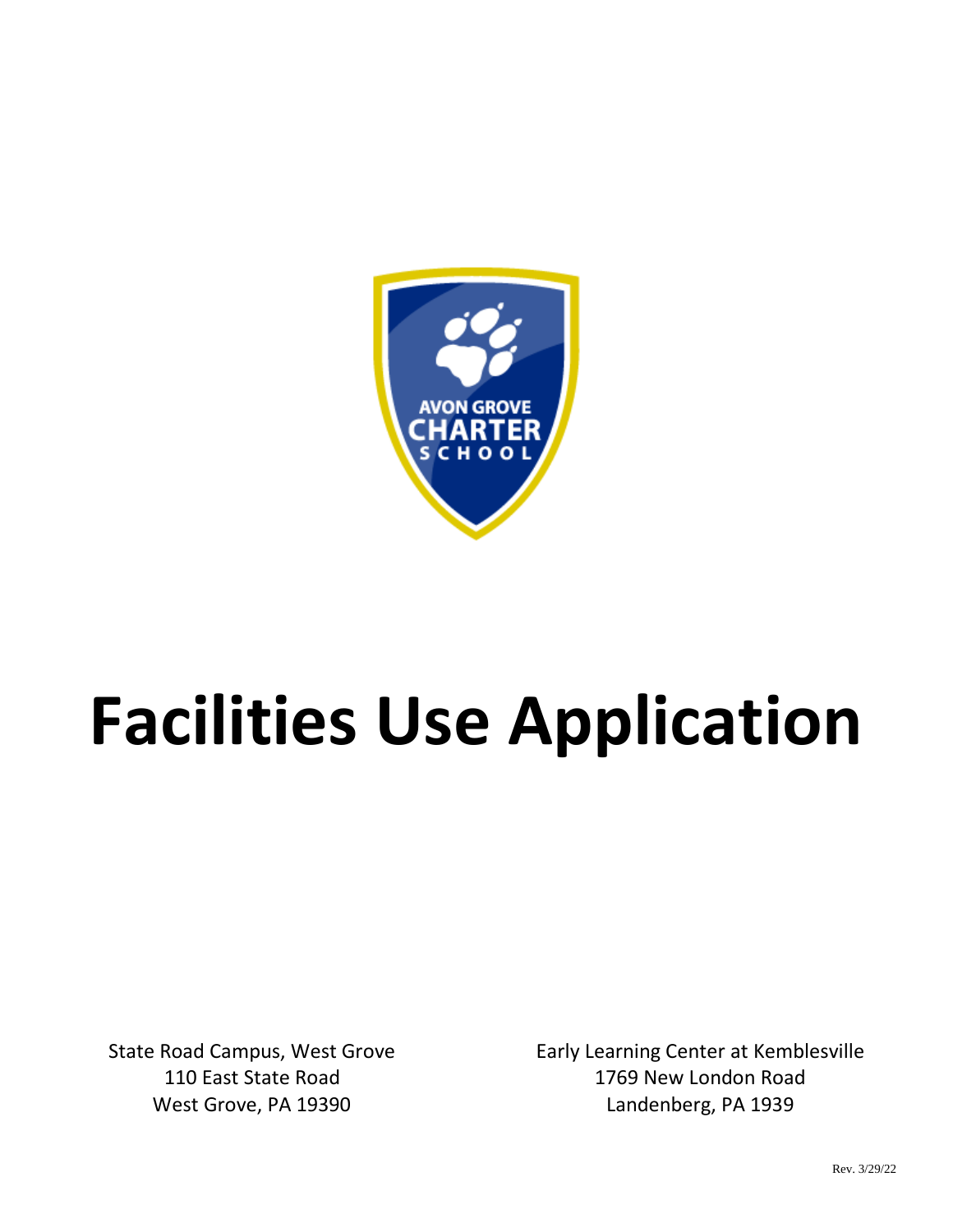# **Avon Grove Charter School Facility Use Packet Introduction**

This Packet was designed to contain the necessary forms and policies commonly needed by those seeking to rent or otherwise use the facilities of Avon Grove Charter School ("AGCS"). Additional forms or information may be required by AGCS in special circumstances. An organization seeking to utilize AGCS facilities or property should direct all questions to the AGCS Business Office for the specific campus it seeks to use. Final authority to rent or otherwise permit the use of AGCS property remains at all times with the Head of School and/or Business Manager.

This Packet contains an overview of general rules and guidelines as well as the more-detailed *Use of Charter School Facilities Policy* ("Policy"). Organizations seeking to utilize any AGCS property should familiarize themselves with this entire document. Additionally, this Packet contains the Facilities and Property Use Application ("Application") that must be submitted to AGCS for consideration along with the Indemnity Agreement. A copy of the Facilities and Property Use Agreement ("Agreement") that must be executed by both the organization seeking to use the facility ("Applicant") and AGCS is also attached.

The completed Application should be returned to the Business Office along with necessary documentation discussed herein. If approved, AGCS will return a signed Facilities Use Agreement. **Reservation of AGCS property will not be finalized until all payments are received**, and space will be considered available to other requesting parties until that time. By submitting a completed application, an organization agrees to comply with all terms imposed by AGCS and all policies adopted by AGCS's Board of Trustees.

# **General Rules and Guidelines**

This section is intended to familiarize outside organizations with the major policies and procedures of AGCS relevant to groups seeking to utilize AGCS property. Please refer to the *Use of Charter School Facilities Policy* herein for more detailed information.

- 1. AGCS reserves the right to refuse rental or use of school facilities and equipment at its discretion. However, AGCS complies with all federal and state anti-discrimination laws and shall not discriminate on the basis of race, color, religion, gender, national origin, age, veteran status, disability, marital status or sexual orientation.
- 2. The use of AGCS facilities and property shall not interfere or conflict with AGCS uses. Activities and events organized by AGCS will have precedence at all times over activities of outside groups.
- 3. **THE USE, DISTRIBUTION, OR POSSESSION OF ALCOHOL, TOBACCO, ILLEGAL DRUGS OR WEAPONS WILL NOT BE PERMITTED ON AGCS PROPERTY.**
- 4. The school reserves the right to request any information that it deems necessary to grant a Facilities Use Agreement.
- 5. The school reserves the right to deny a Facilities Use Request to any organization that has a past history of violating the conditions of the agreement.
- 6. Facilities will not be available for use, even if a Facilities Use Agreement is in place, if the school has been closed for students due to weather, disaster, or failure of any mechanical systems. If school has been closed due to inclement weather on a Friday, or if an event occurs on a weekend or school holiday, the use of the facility will be cancelled until the facility has been prepare and ready for school use on the next regularly scheduled day.
- 7. Food and beverages are prohibited without prior approval. Food and beverages **are not** allowed in classrooms, auditoriums, libraries, computer labs, music rooms or the Collaboratory.
	- a. Avon Grove Charter School, in conjunction with the Chester County Health Department, required a certified food handler to be present when potentially hazardous foods are being prepared and served.
- 8. A school employee is required to be on site for the use of lighting our sound systems if proper training has not been provided prior to the facility use. A prevailing rate will be invoiced after the event covering set-up time, rehearsal time, and performance time if a staff member is necessary.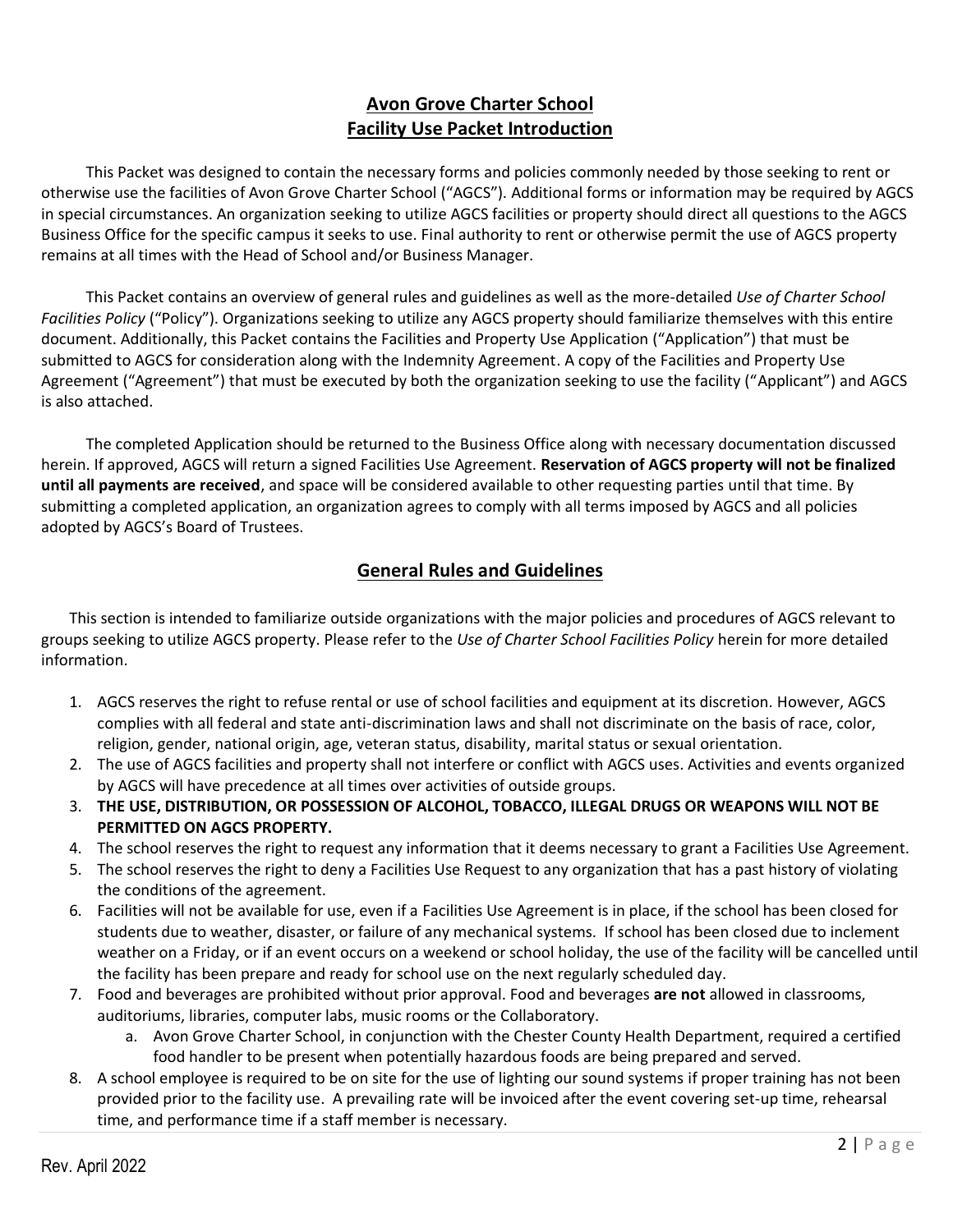- 9. It is agreed and understood that the lessee and all persons attending the function shall confine themselves to the area and school facilities specified in the Facilities Use Agreement. All Facilities Use Agreements are for specific facilities and hours. It is the responsibility of the lessee to see that unauthorized portions of the properties are not used and the premises are vacated as scheduled. Lessees are responsible for any damage due to violations of this policy.
- 10. Lessee must provide sufficient supervision. The Lessee supervisor must be eighteen (18) years of age and physically on the premises during the entire rental period. These lessee-designated supervisors shall be responsible to see that all laws and building rental rules are adhered to by participants and those attending; any violations must reported to the AGCS employee or representative present at the time of the event.
- 11. It is expressly agreed and understood that all applicable governmental laws and ordinances and all rules and regulations of the Pennsylvania Department of Education and AGCS shall be complied with fully and strictly by lessee and by all persons attending the function. Whenever the rules and regulations have been violated, the school may revoke the permit to use the facilities and refuse to consider future Facility Use Agreements.
- 12. AGCS does not assume liability for personal injury or property damage.
- 13. **PROOF OF INSURANCE** in the form of a Certificate of Insurance must be provided at least ten (10) days prior to the first scheduled event. The certificate must list the Avon Grove Charter School as an additional insured and certificate holder. Coverage limits and additional information are contained herein.
- 14. **Background Clearances**  If a lessee is providing a student activity program specifically to Avon Grove Charter School students or is partnering with the Avon Grove Charter School to provide a student activity program and the lessee's personnel is in direct contact with any Avon Grove Charter School student, background clearances are required, as mandated by the Pennsylvania Department of Education. If the lessee is an independent organization, separate from the Avon Grove Charter School, no background clearances are required.
- 15. This agreement may not be changed but only by an agreement in writing and signed by the party against whom enforcement of any waiver, change, modification or discharge is sought.

## **Application Instructions**

**Step one.** Review this entire packet, including the General Rules and Guidelines and the more detailed *Use of Charter School Facilities Policy*

**Step two.** A responsible officer of an organization seeking to rent the facilities or property of AGCS must complete and sign the Application below. **The Application itself is not a permit or contract between the organization and AGCS.** 

**Step three.** Review and sign the Indemnity Agreement and Facilities Use Agreement. Any questions regarding fees for rental should be directed to the Business Office.

**Step four.** Return the completed Application, Indemnity Agreement, and Facilities Use Agreement to the main office of the campus **thirty (30) days prior to the event**.

- AGCS Early Learning Center Campus: 1769 New London Road, Landenberg, PA 19390
- AGCS State Road Campus: 110 E State Road, West Grove, PA 19390

**Step five.** AGCS will review the submitted paperwork and, if documentation is satisfactory and the facility requested is available, it will sign the Facilities Use Agreement including any additional terms and return a copy of the signed Agreement to the organization.

**Step six.** Remit all payment within ten (10) days prior to the first event or within ten (10) days of receiving the signed Facilities Use Agreement from AGCS, whichever is earlier. Please send all payment directly to the Business Office at 1769 New London Road, Landenberg, PA 19390. All checks should be made payable to "Avon Grove Charter School."

**Step seven.** Provide Certificates of Insurance certifying that the organization has the required insurance coverage in effect at the time of the rental. The certificates must name Avon Grove Charter School as an additional insured and certificate holder. These Certificates must be turned in at least ten (10) days prior to the first scheduled event. **Please see the** *Use of Charter School Facilities Policy* **for very important information regarding required coverage limits.**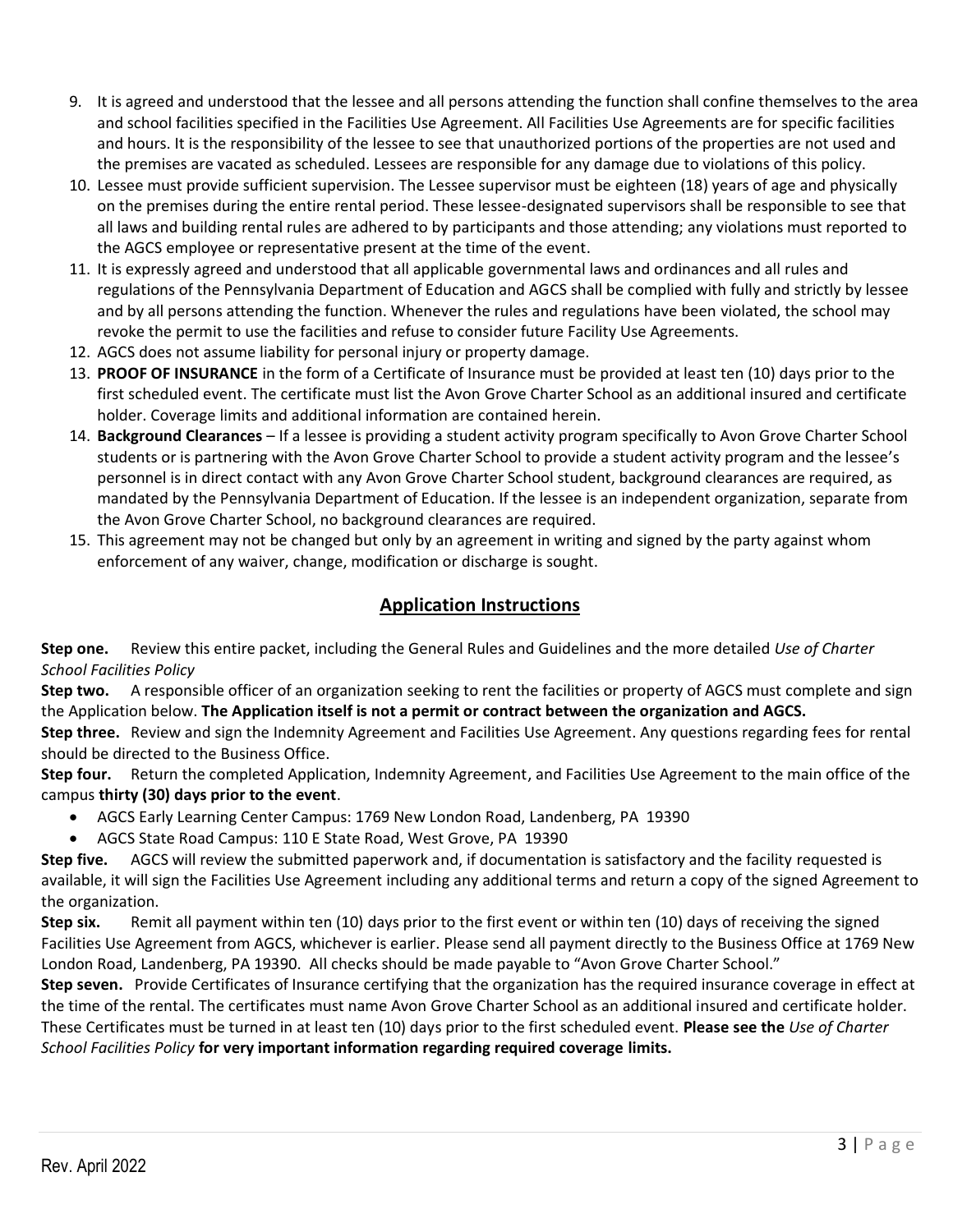If an organization needs to make any changes to its rental contract, it should contact the Business Office or the campus requested at least ten (10) days in advance of the event. AGCS will attempt to accommodate change requests but makes no guarantees as to its ability to do so.

If you have any questions, please refer to the information in this packet. Extra copies are available at any of the AGCS facilities or on its website **[\(www.agcharter.org\)](http://www.agcharter.org/).** You may also telephone the AGCS main offices:

| <b>Early Learning Center:</b> | $(610)$ 255-5325 |
|-------------------------------|------------------|
| <b>State Road Campus:</b>     | $(484)$ 667-5000 |
| <b>Business Office:</b>       | (610) 869-6290   |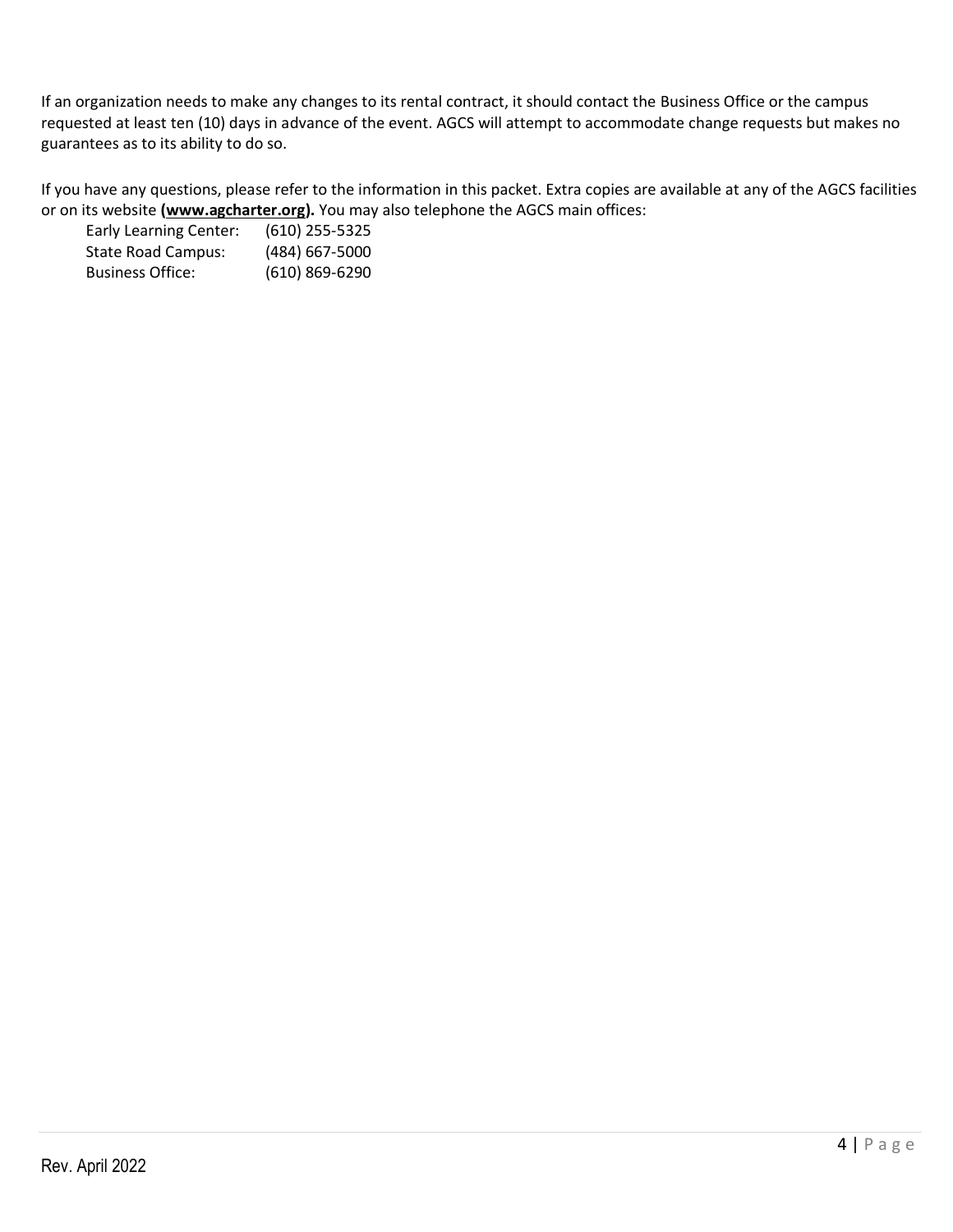# **Avon Grove Charter School Facility Use Application and Fee Schedule**

| Name of Lessee Organization: Name of Lessee Organization:                                                                                         |                |                 | Date of Application: ________________ |                 |
|---------------------------------------------------------------------------------------------------------------------------------------------------|----------------|-----------------|---------------------------------------|-----------------|
| Name of Individual/Responsible Officer of Organization: Name of Individual Press, 1988.                                                           |                |                 |                                       |                 |
|                                                                                                                                                   |                |                 |                                       |                 |
| Email Address: 2008. 2009. 2010. 2010. 2010. 2010. 2010. 2010. 2010. 2010. 2010. 2010. 2010. 2010. 2010. 2010                                     |                |                 |                                       |                 |
| Classification (see below for details):                                                                                                           | $\Box$ Class I | $\Box$ Class II | $\Box$ Class III                      | $\Box$ Class IV |
| Date(s) of event:<br>Facility: □ KELC □ State Road Campus                                                                                         |                |                 |                                       |                 |
| Equipment Requested: □ Sound/Lights □ Audio/Visual Equipment □ Internet □ Piano □ Tables □ Chairs<br>$\Box$ Whiteboard $\Box$ Podium $\Box$ Other |                |                 |                                       |                 |

For the use of any movable equipment belonging to the AGCS, a deposit of \$100 must be attached to the application. The deposit will be promptly returned in full after the *event if the equipment incurred no damage. Persons or organizations using school facilities, including a stage or stage equipment, shall not remove or displace furniture or apparatus including lights, curtains, ceiling balance, counter weights system or switchboard except when under the direct supervision of the designated school employee. When the stage is to be used, full details of equipment and personnel needed must be furnished with the application.*

| <b>Campus Resource</b>      | <b>Duration</b>            | Class I   | Class II | Class III | Class IV |
|-----------------------------|----------------------------|-----------|----------|-----------|----------|
| <b>Main Campus</b>          |                            |           |          |           |          |
| 110 East State Road         |                            |           |          |           |          |
| West Grove, PA 19390        |                            |           |          |           |          |
| Soccer Field                | Per use                    | No charge | \$10     | \$25      | \$50     |
|                             | Seasonal (8+ uses per      | No charge | \$80     | \$200     | \$400    |
|                             | season)                    |           |          |           |          |
|                             | Yearly (15+ uses per year) | No charge | \$150    | \$275     | \$750    |
| Gymnasium                   | Per use                    | No charge | \$10     | \$25      | \$50     |
|                             | Seasonal (8+ uses per      | No charge | \$80     | \$200     | \$400    |
|                             | season)                    |           |          |           |          |
|                             | Yearly (15+ uses per year) | No charge | \$150    | \$275     | \$750    |
| Classroom (Small Group)     | Per use                    | No charge | \$5      | \$8       | \$10     |
|                             | Seasonal (8+ uses per      | No charge | \$40     | \$65      | \$80     |
|                             | season)                    |           |          |           |          |
|                             | Yearly (15+ uses per year) | No charge | \$75     | \$120     | \$150    |
| <b>Collaboratory (Large</b> | Per use                    | No charge | \$15     | \$25      | \$35     |
| Group)                      |                            |           |          |           |          |
|                             | Seasonal (8+ uses per      | No charge | \$120    | \$200     | \$280    |
|                             | season)                    |           |          |           |          |
|                             | Yearly (15+ uses per year) | No charge | \$225    | \$375     | \$525    |
| Auditorium-Practice         | Per use                    | No charge | \$15     | \$25      | \$35     |
| (Limited to stage area and  |                            |           |          |           |          |
| stage lighting)             |                            |           |          |           |          |
|                             | Seasonal (8+ uses per      | No charge | \$120    | \$200     | \$280    |
|                             | season)                    |           |          |           |          |
|                             | Yearly (15+ uses per year) | No charge | \$225    | \$375     | \$525    |
| Auditorium-Performance      | Per use                    | No charge | \$125    | \$175     | \$225    |
| (Full stage area, lighting  |                            |           |          |           |          |
| and sound, full auditorium  |                            |           |          |           |          |
| seating)                    |                            |           |          |           |          |
| Cafeteria                   | Per use                    | No charge | \$5      | \$8       | \$10     |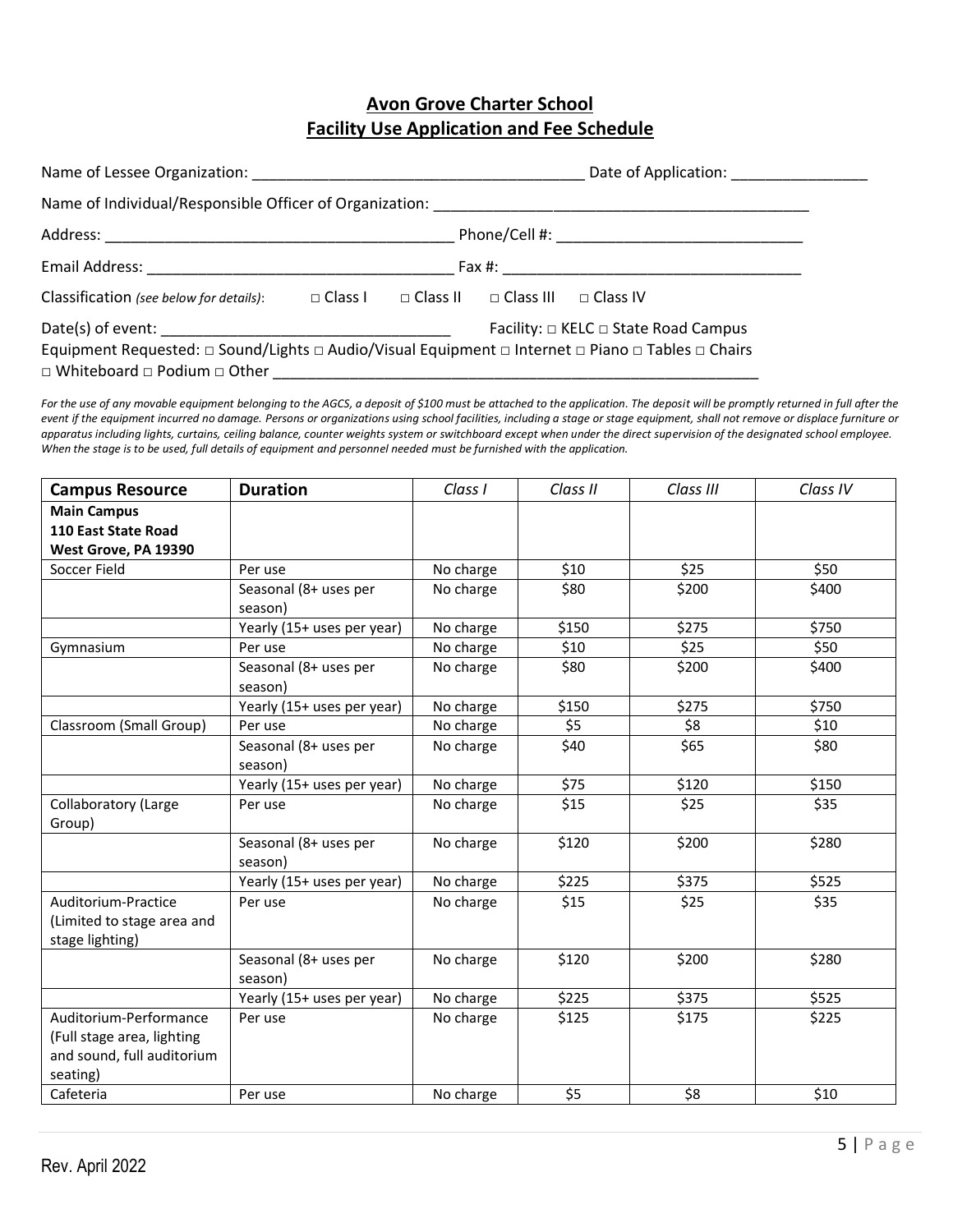|                           | Seasonal (8+ uses per<br>season) | No charge | \$40                    | \$65                    | \$80  |
|---------------------------|----------------------------------|-----------|-------------------------|-------------------------|-------|
|                           | Yearly (15+ uses per year)       | No charge | \$75                    | \$120                   | \$150 |
| Kitchen                   |                                  | No charge |                         | Special permission only |       |
| <b>Kemblesville Early</b> |                                  |           |                         |                         |       |
| <b>Learning Center</b>    |                                  |           |                         |                         |       |
| 1769 New London Road      |                                  |           |                         |                         |       |
| Kemblesville, PA 19390    |                                  |           |                         |                         |       |
| Soccer Field              | Per use                          | No charge | \$10                    | \$25                    | \$50  |
|                           | Seasonal (8+ uses per            | No charge | \$80                    | \$200                   | \$400 |
|                           | season)                          |           |                         |                         |       |
|                           | Yearly (15+ uses per year)       | No charge | \$150                   | \$275                   | \$750 |
| Gymnasium                 | Per use                          | No charge | \$10                    | \$25                    | \$50  |
|                           | Seasonal (8+ uses per<br>season) | No charge | \$80                    | \$200                   | \$400 |
|                           | Yearly (15+ uses per year)       | No charge | \$150                   | \$275                   | \$750 |
| Classroom (Small Group)   | Per use                          | No charge | \$5                     | \$8                     | \$10  |
|                           | Seasonal (8+ uses per<br>season) | No charge | \$40                    | \$65                    | \$80  |
|                           | Yearly (15+ uses per year)       | No charge | \$75                    | \$120                   | \$150 |
| Cafeteria                 | Per use                          | No charge | \$5                     | \$8                     | \$10  |
|                           | Seasonal (8+ uses per            | No charge | \$40                    | \$65                    | \$80  |
|                           | season)                          |           |                         |                         |       |
|                           | Yearly (15+ uses per year)       | No charge | \$75                    | \$120                   | \$150 |
| Kitchen                   |                                  | No charge | Special permission only |                         |       |

**Class I:** Charter School Affiliated Organizations: Charter School student groups,school committees, home and school organizations, PTO, PTA, PAC, Boosters, clubs and athletic teams.

**Class II:** State-recognized charities, non-profit youth organizations, and other community non-profit organizations which are made up of 75% Avon Grove residents. Charities and not-for-profit organizations must provide proof of their 501(C)(3) status or Pennsylvania Charitable Organization status[.\[5\]](http://www.law.cornell.edu/uscode/text/20/7905)

**Class III:** University/Educational institutions and Pennsylvania Charitable Organizations (non-school related) where participants are less than 75% Avon Grove residents. The groups must provide proof of their 501(C)(3) status or Pennsylvania Charitable Organization status.

Class IV: All other organizations seeking to rent the Charter School buildings, facilities, or athletic fields. These groups must submit a list of at least three (3) references with contact names, addresses, and phone numbers with their completed application.

Tier 1 – Private enterprise/groups for benefit of youth or a youth group.

Tier 2 – Any entity that charges a fee, tuition, admission, etc., that does not meet the criteria of any other classification.

Reciprocal Agreement – Fees may be waived for organizations that provide in kind use of their facilities for AGCS activities. IF there is no reciprocal agreement, the organization will be charged fees based on the above guidelines.

**Additional Personnel** – Determination of additional personnel must be documented on this Application and the lessee will be charged the personnel fees as outlined in the fee schedule rather than the actual wage the person receives to assure that AGCS is compensated for all benefits and costs associated with employing individuals for building rentals. Please remit all payment for additional personnel directly to Avon Grove Charter School, not the individual employee.

*If you require additional facilities workers or café staff present at your event, please attach a sheet with details to this Application at the time of submission. Please see Use of Charter School Facilities Policy for more information.*

| <b>Campus Resource</b>                                            | <b>Facilities Worker</b><br>Rate | Café Staff<br>Rate |
|-------------------------------------------------------------------|----------------------------------|--------------------|
| <b>Main Campus</b><br>110 East State Road<br>West Grove, PA 19390 | \$25 per hour                    | \$25 per hour      |
|                                                                   |                                  |                    |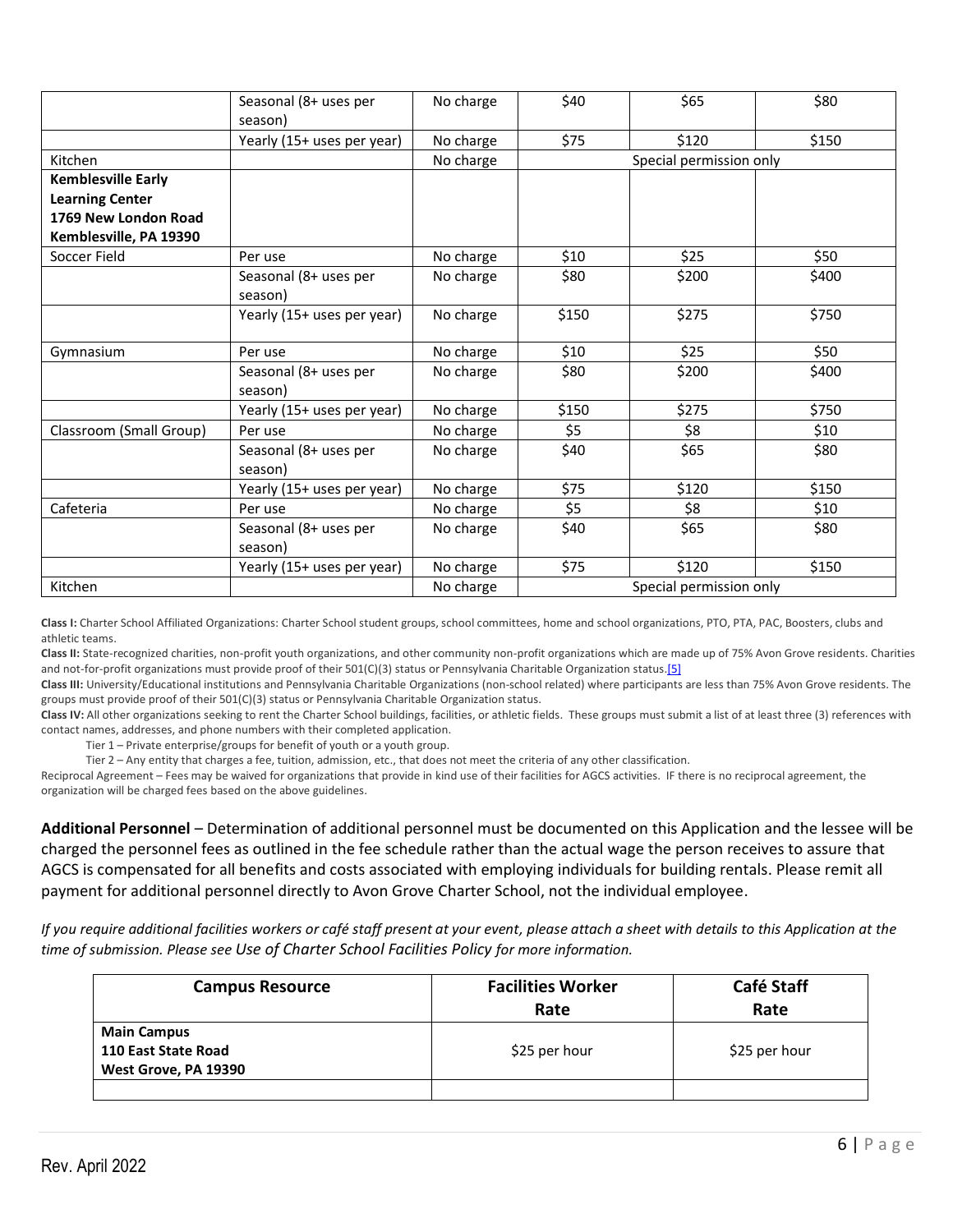#### **ADDITIONAL FEES**

Custodial overtime is charged to all groups using a facility when normal custodial coverage is not scheduled or additional time and/or custodial personnel are required for an event. Custodial rates include employee's hourly wage and all related benefits (based on hourly wage). These charges will be billed to the organization following the event. Payment must be made directly to the Avon Grove Charter School c/o Business Office, 1769 New London Road, Landenberg, PA 19350 within thirty (30) days of receipt of invoice.

Individuals or groups not returning the facility to its original condition and/or set-up will be asses a fee. The fee will be a minimum of \$50 or the actual cost of labor.

Costs incurred for responding to or resetting alarms during building use will be charged to the group(s) using the facility.

A school employee is required to be on site for the use of lighting our sound systems if proper training has not been provided prior to the facility use. A prevailing rate will be invoiced after the event covering set-up time, rehearsal time, and performance time if a staff member is necessary.

Security fees are charged to all groups who require security. These charges will be billed to the organization following the event. Security rates include the security employee's hourly wage and all related benefits (based on hourly wage). Payment must be made directly to the Avon Grove Charter School c/o Business Office, 1769 New London Road, Landenberg, PA 19350, within thirty (30) days of receipt of invoice.

### *All additional fees/charges will be based on your actual use of the facility and will be included on an invoice sent to you after your event.*

#### *Fees may be waived or extra fees assessed per the discretion of the building administrator.*

#### **ACCESS TO BUILDINGS**

If a facility is scheduled to be utilized outside of school hours and/if no AGCS personnel are present, groups may be given keys/key cards in order to access the building. It is expected that organizations/groups return any keys/key cards to the school after the facility use agreement period expires. Failure to return any key/key fobs will result in additional fees being assessed.

#### **REFERENCES**

All Class IV applicants must provide three (3) references, including names, addresses, and phone numbers. Please attach a sheet containing references to this Application.

#### **SPECIAL REQUESTS**

If you have any special requests not otherwise indicated above, please describe them in detail on an attached sheet.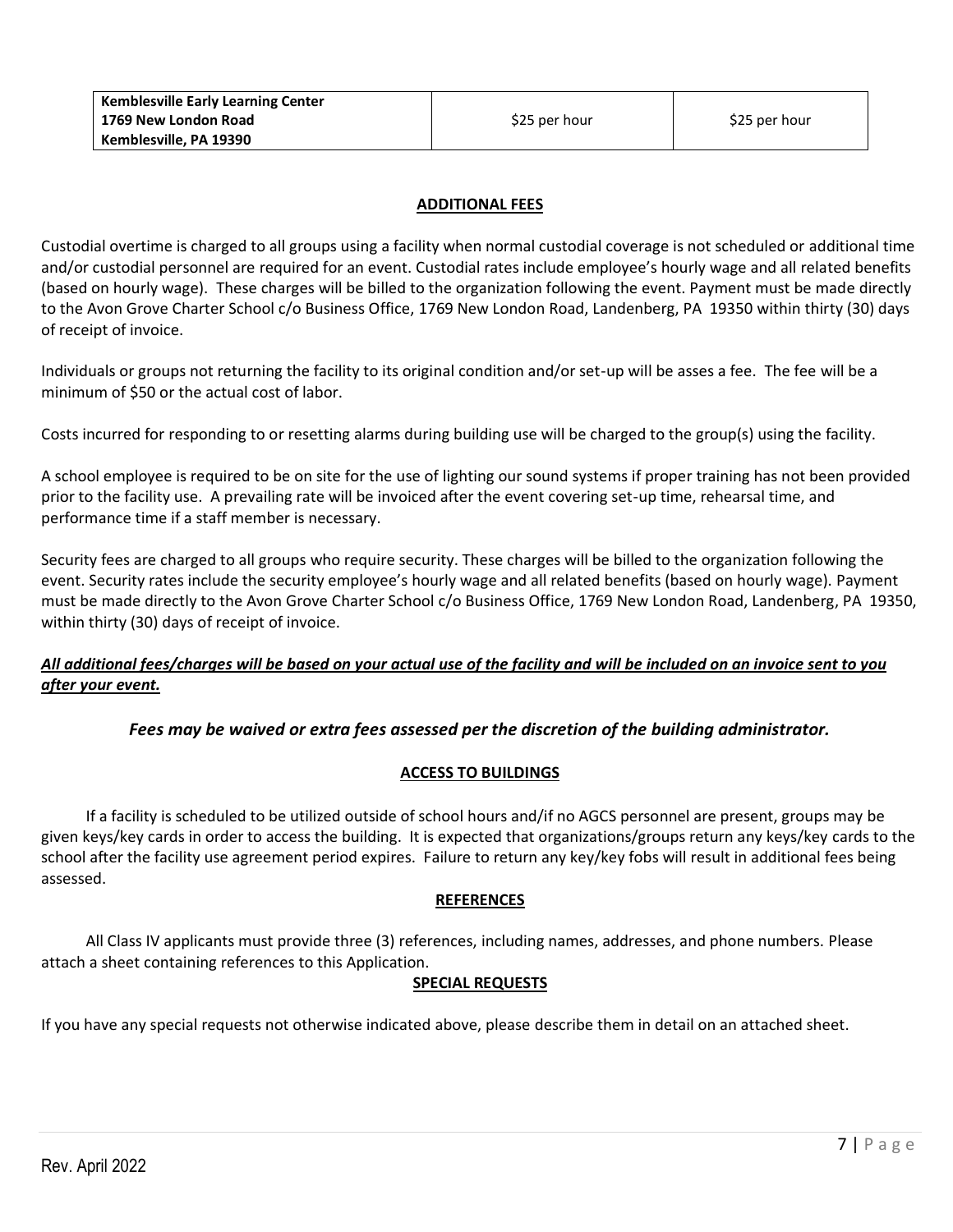# **Avon Grove Charter School FINAL APPROVAL AND SUBMISSION DEADLINE**

Final approval in all instances comes from the Business Office. In order to submit your application for timely consideration, please return all required documents, including the signed and completed Application, no less than 30 days prior to your first event.

**I hereby acknowledge that I am at least 21 years old and a responsible officer of an organization seeking to rent the property and/or facilities of Avon Grove Charter School and that I have received and reviewed (1) the General Rules and Guidelines and (2) the Facility and Property Use Policy. By signing this Application, I accept all terms and conditions proposed by Avon Grove Charter School and agree to follow the policies contained herein.**

| <b>Printed Name</b>                                                                                     | <b>Official Title</b> |  |
|---------------------------------------------------------------------------------------------------------|-----------------------|--|
| Signature                                                                                               | Organization          |  |
| Date                                                                                                    |                       |  |
| Documents and Fees (for use by AGCS staff only)<br>CLASSIFICATION ___________<br>AMOUNT DUE ___________ | AMOUNT RECEIVED       |  |
| <b>Facilities Use Application</b>                                                                       |                       |  |
| <b>AGCS Facilities Use Agreement</b>                                                                    |                       |  |
| AGCS Indemnification, Waiver & Release from Liability                                                   |                       |  |
| Certificates of Insurance (listing AGCS as Additional Insured)                                          |                       |  |
| References (Class III & IV applicants only)                                                             |                       |  |
| <b>Background Clearances:</b>                                                                           |                       |  |
| 1. PA Department of Public Welfare Child Abuse History                                                  |                       |  |
| 2. PA State Police Criminal History                                                                     |                       |  |
| 3. Federal Criminal History Record Information (FBI Report)                                             |                       |  |
| Paid:<br>Check Number:<br><b>Invoice Number:</b>                                                        |                       |  |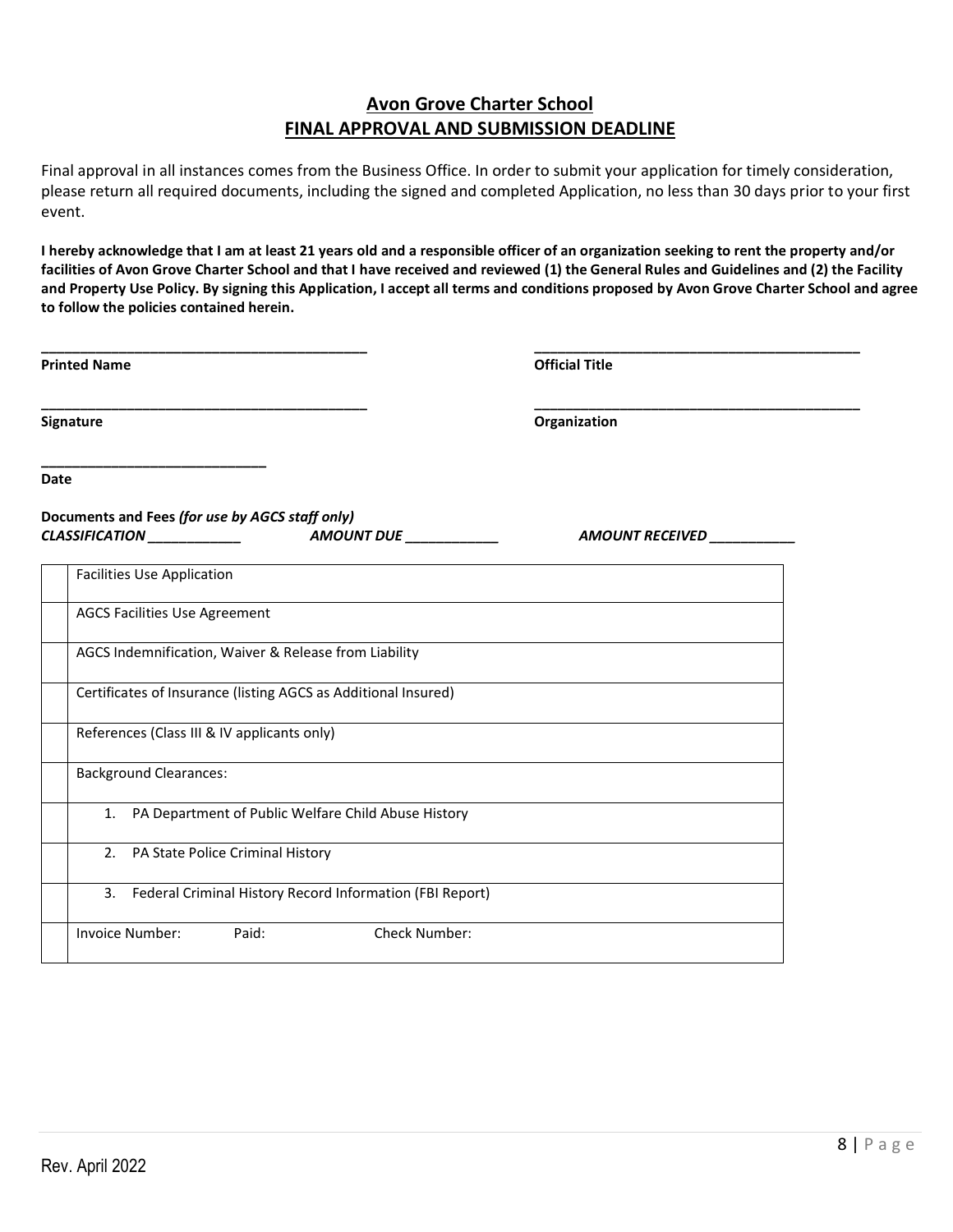# **AVON GROVE CHARTER SCHOOL INDEMNIFICATION, WAIVER AND RELEASE FROM LIABILITY**

\_\_\_\_\_\_\_\_\_\_\_\_\_\_\_\_\_\_\_\_\_\_\_\_\_\_\_\_\_\_\_\_\_\_\_\_\_\_\_\_\_\_\_\_\_\_\_\_\_\_\_\_\_\_\_\_\_\_\_\_\_\_\_\_\_\_\_\_\_\_\_\_\_\_\_\_\_\_\_\_\_\_\_\_\_\_\_\_\_\_\_\_\_\_\_\_\_\_\_\_\_\_

Brief Description of Proposed Facility/Field Use Permit date:

I, \_\_\_\_\_\_\_\_\_\_\_\_\_\_\_\_\_\_\_\_\_\_\_\_\_\_\_\_, do hereby AGREE TO INDEMNIFY, PROTECT, DEFEND, RELEASE AND FOREVER DISCHARGE Avon Grove Charter School ("School"), its board, agents, officers and employees, from any claims, demands, losses, damages, liabilities, fines, charges, penalties, administrative and judicial proceedings and orders, judgments and all costs, and expenses of any kind whatsoever incurred therewith, including reasonable attorneys' fees and costs of defense (collectively the "Losses"), directly or proximately resulting from personal injury, death and/or damage to property which may occur from my/our use of the School, and will assume sole and full responsibility for any third party claims for any of the aforementioned losses resulting from personal injury, illness, death or loss that may occur directly or proximately from our use of these facilities.

I do further agree to protect Avon Grove Charter School, its board, agents, officers and employees from any damages incurred by way of claim, demand or judgment and agree to reimburse said School for any loss, damage or cost incurred. I hereby indemnify, release, hold harmless, promise not to sue and waive any claims, demands, losses, damages, liabilities, fines, charges, penalties, administrative and judicial proceedings and orders, judgments and all costs and expenses of any kind whatsoever, incurred therewith, including reasonable attorney's fees and costs of defense, against Avon Grove Charter School and/or its board, agents, officers, and employees for any and all injury, death, illness/damage or loss to property or person, sustained directly or proximately caused by any negligence by the above named parties for allowing my use of the School facilities. I further agree to abide by all the rules and regulations pertaining to such activity as may be designated by Avon Grove Charter School, its board, agents, officers or employees. I further acknowledge that I have read the attached documentation, understand its terms and meaning and have made diligent inquiry concerning any questions about this document that I may have had. I do further agree to obtain any necessary School permits or other approvals and shall comply with all guidelines, regulations, and directives issued by the Avon Grove Charter School, its board, and/or administrators.

I affirm under penalties of perjury that I am at least 18 years of age or older, and that I executed the above and foregoing INDEMNIFICATION, WAIVER AND RELEASE FROM LIABILITY and that such are true and correct to the best of my knowledge and belief, this \_\_\_\_\_ day of \_\_\_\_\_\_\_\_\_\_\_\_\_\_\_\_\_\_\_\_\_\_\_\_\_\_\_, 20\_\_\_\_.

| Printed Name: | Signature:    |
|---------------|---------------|
| Title:        | Organization: |
| Address:      | Phone Number: |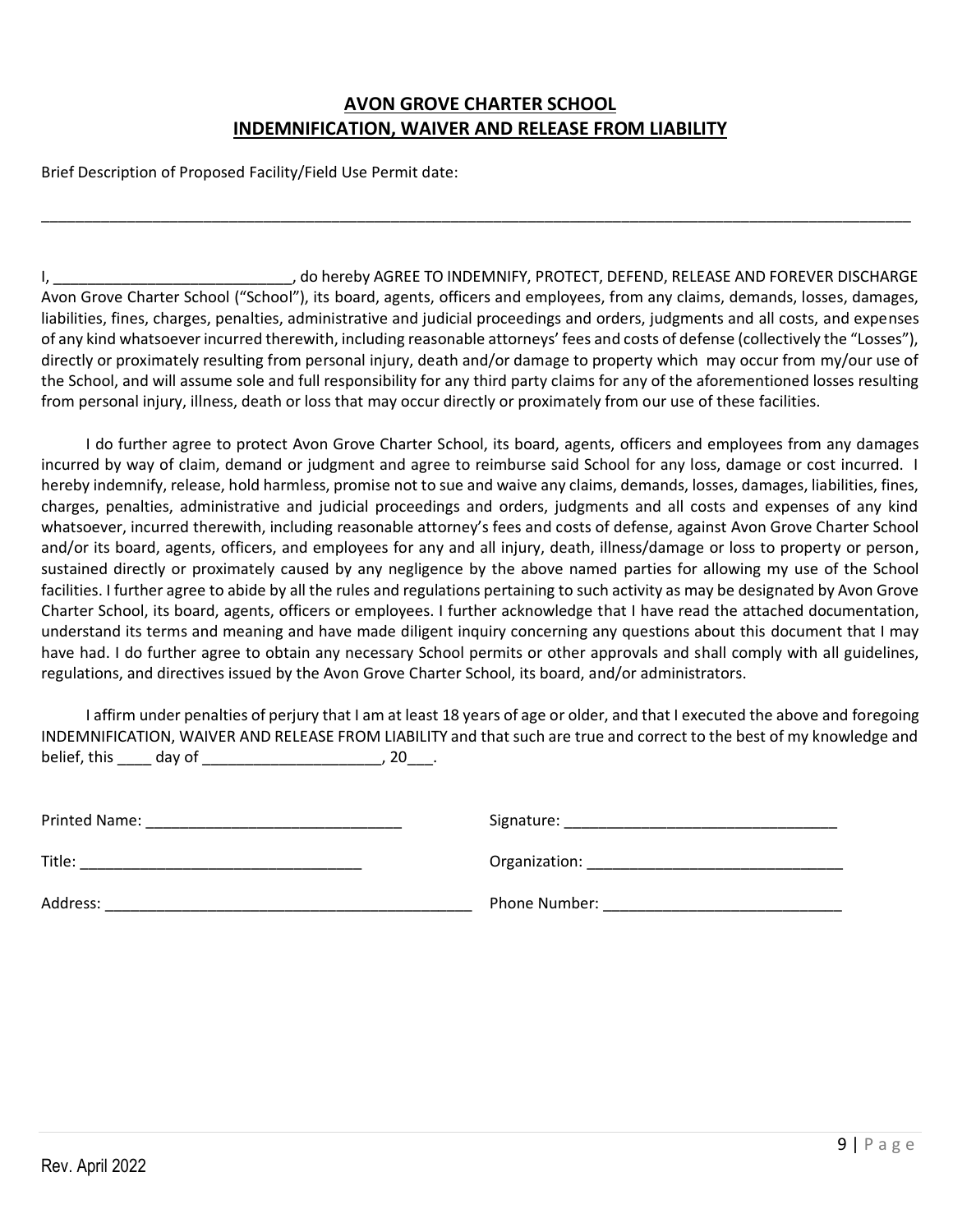# **AVON GROVE CHARTER SCHOOL FACILITIES USE AGREEMENT**

**THIS AGREEMENT** ("Agreement") is made as of the \_\_\_\_ day of \_\_\_\_\_\_\_\_\_\_, 20\_\_\_, by and between **AVON GROVE CHARTER SCHOOL** ("School") and \_\_\_\_\_\_\_\_\_\_\_\_\_\_\_\_\_\_\_\_\_\_\_\_\_\_\_\_\_\_\_\_\_\_\_\_\_\_\_\_\_\_\_ ("User").

School owns that certain property located at 1769 New London Road, Landenberg, PA/110 E. State Road, West Grove, PA *(circle one),* a portion of which is \_\_\_\_\_\_\_\_\_\_\_\_\_\_\_\_\_\_\_\_\_\_\_\_\_\_\_\_\_\_\_\_\_\_\_\_\_\_\_\_\_\_\_\_\_\_\_\_\_\_\_\_ *(insert facility to be used)* (the "Property"), which portion User wishes to enter and temporarily use for the operation of \_\_\_\_\_\_\_\_\_\_\_\_\_\_\_\_\_\_\_\_\_\_\_\_\_\_\_\_\_\_\_\_\_\_\_\_\_\_\_\_\_\_\_\_\_\_\_\_\_\_\_\_\_\_\_\_\_\_\_\_\_\_\_\_\_\_\_\_\_\_\_\_\_\_\_\_\_\_\_\_\_\_\_\_\_\_\_\_\_\_\_\_\_\_\_\_\_\_\_\_\_\_

during the following time(s):  $\qquad \qquad$  (the

"Activity"). No item of equipment owned by the School shall be considered part of this Agreement unless expressly set forth herein.

School is willing to permit User a limited license to enter upon and use the Property for the Activity subject to the terms and conditions set forth below.

**NOW, THEREFORE**, in consideration of the mutual covenants herein contained and for other good and valuable consideration, intending to be legally bound, the parties hereto agree as follows:

1. **Limited License.** School licenses and permits User, its officers, employees, agents, servants and guests (collectively, "User's Guests") to enter upon and use the Property only for the Activity, subject to all applicable laws, rules and regulations. 2. **Term.** This Agreement shall commence at \_\_\_\_\_\_\_\_\_ A.M./P.M. *(circle one)* on \_\_\_\_\_\_\_\_\_\_\_\_\_\_\_\_\_\_, 20\_\_\_, and terminate at \_\_\_\_\_\_\_\_\_ A.M./P.M. *(circle one)* on \_\_\_\_\_\_\_\_\_\_\_\_\_\_\_\_\_\_\_, 20\_\_\_ (the "Term"). All rental time shall be computed from the time of requested opening to closing of the doors. Closing time shall be the time when all persons associated with the rental have left the building. All functions shall close by 9:00 P.M. unless special permission is secured in advance from the principal or designee

3. **Fee.** In consideration of the limited license granted in this Agreement, User shall pay to School a non-refundable fee of \_\_\_\_\_\_\_\_\_\_\_\_\_\_\_\_\_\_\_\_\_\_\_\_\_\_\_\_ and \_\_/100 Dollars (\$\_\_\_\_\_\_\_\_\_\_\_\_\_\_\_), payable to School within the earlier of ten (10) days of receiving this signed Agreement from AGCS or ten (10) days of the first scheduled event. The fee will be determined by the consideration of multiple factors including the status of the User as a charitable organization and extra facility and café personnel provided by AGCS. AGCS reserves the right to submit an invoice to User after the event if additional custodial staff/overtime or security is required or if, upon post-event inspection, AGCS discovers property damage or excessive cleanup is required as a result of User's rental of the facility. Upon receipt of this invoice for additional charges, User will remit payment to AGCS within 30 days.

4. **Permits, Approvals and Consents.** User is responsible for obtaining and maintaining in good standing all required permits, approvals and consents (if any).

5. **Assumption of Risk.** User assumes all risk of injury (including death), property loss and damage arising out of User's and User's Guests' use of the Property under this limited license.

6. **Non-School Activity.** User shall not advertise, publicize, promote or otherwise describe the Activity as one which is sponsored by the School or use the School's logo or likeness in any such description of the Activity.

7. **Indemnification.** User shall protect, indemnify and hold harmless the School, its district, school board, employees, volunteers and agents from and against any and all claims, actions, damages, liability and expense (including fees of attorneys, investigators and experts) in connection with loss of life, personal injury or damage to property in or about the Property or arising out of the Activity or use of the Property by User or User's Guests or occasioned wholly or in part by any act or omission of User or User's Guests, whether prior to, during or after the Term, except to the extent such loss, injury or damage was caused by the gross negligence of School or its agents. User shall provide written notice to School within twenty-four (24) hours of the occurrence of any incident resulting in bodily injury or damage to School property or to others which occurs on School premises or is in any way connected with the Activity. Such notice shall include the time, place, circumstances under which the incident occurred and the names and addresses of any persons who witnessed the accident. User's obligations pursuant to this section shall survive the expiration or termination of this Agreement.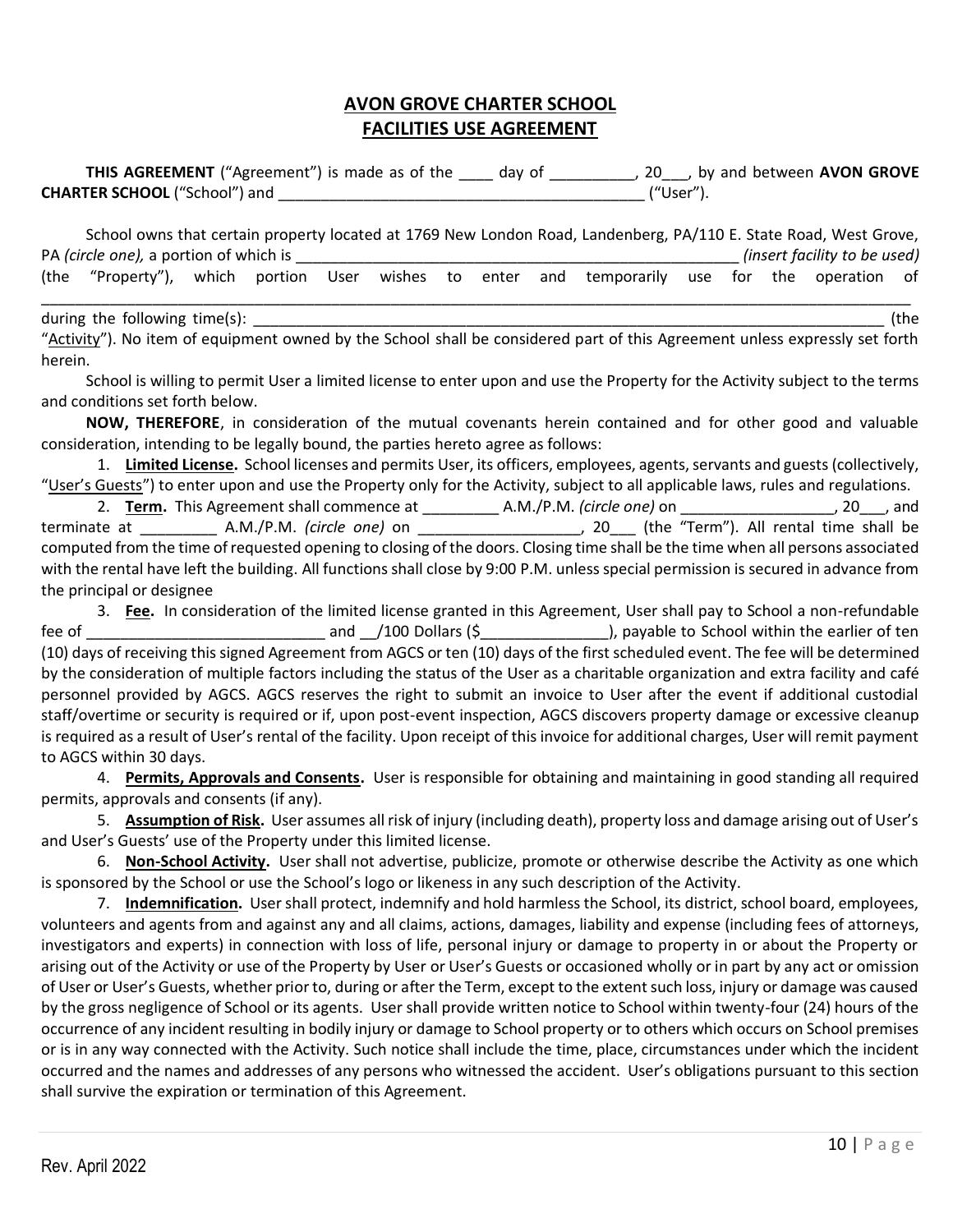8. **Property As-Is.** The School will make every reasonable effort to provide the User with a clean and safe environment for its Activity, however, the School makes no representations or warranties as to the condition of the Property, and User agrees to accept the Property "As-Is". Prior to scheduled use(s), User shall inspect the premises and determine that the Property is in proper and safe condition to be used for the Activity and any related uses. User shall notify School staff of the existence of any dangerous conditions, and reasonable accommodations and repair attempts will be made to facilitate the rental as arranged. If an immediate danger of injury to property or persons is present, User shall take affirmative steps where necessary to warn others or rectify any identified hazards. If unsatisfactory conditions are not rectified prior to the scheduled Activity, the Property shall not be used.

9. **Alterations.** User shall not make any alterations, additions, or improvements in or to the Property or any building or property owned by the School without the School's prior written consent. Any furniture or equipment moved during the use of the Property shall be promptly returned to its original location immediately following the conclusion of the Activity, and the Property shall be left in a clean and tidy condition.

10. **Repairs.** User shall pay to replace or repair (at the School's option) any School-owned property which is lost, stolen, damaged or vandalized during the use of the Property by User or User's Guests and shall restore any area on the Property which is disturbed during the Term to the conditions existing prior to the commencement of the Term. Additional fees may be levied equal to the actual replacement, repair, or cleanup cost for any loss, damage, or condition resulting from any activity above normal wear and tear. Any custodial cleanup above normal wear and tear may be billed at one-and-one- half times the regular rate. Immediate notification will be given to the building supervisor of any conduct or circumstances which bring about an injury to persons or property, describing the injury or damage to property, stating the time and place the injury or damage occurred, and stating the names of all persons involved.

11. **Insurance.** At least ten (10) days prior to commencement of the Term, User shall deliver to School an insurance certificate for commercial liability insurance naming School and its successors and assigns as their interests may appear as the certificate holder and additional insured with such limits as further contained in the Facilities and Property Use Policy; provided, however, that such limits shall not limit the liability of User under this Agreement. Upon demand by the School, User shall immediately provide to School the declaration page of the commercial insurance policy which designates the School and its successors and assigns as their interests may appear as additional insured.

12. **Background Clearances** – If a lessee is providing a student activity program specifically to Avon Grove Charter School students or is partnering with the Avon Grove Charter School to provide a student activity program and the lessee's personnel is in direct contact with any Avon Grove Charter School student, background clearances are required, as mandated by the Pennsylvania Department of Education.

13. **Cancellation.** The School reserves the right to terminate this Agreement immediately by written notice to User if, in the School's sole discretion, the School deems User to have violated any term of this Agreement. The School also reserves the right to cancel any Activity by ten (10) days prior written notice to User in the event the Property is needed for School purposes.

14. **Compliance with Laws.** User shall comply with all laws, rules, orders, ordinances, directions, regulations, and requirements of federal, state, county and municipal governmental authorities, including but not limited to the Pennsylvania Charter School Law (24 P.S. §§ 17-1701-A – 1751-A), now in force or which may hereafter be in force, which shall impose any duty upon the School or User with respect to the use of the Property by User (including, without limitation, any and all state and federal copyright and trademark laws, whether statutory or common law). User shall also comply with the orders and regulations of all governmental authorities having jurisdiction over the School, User or the Property, and conform to all rules and regulations of the local fire department, local law enforcement, health and safety agencies and similar bodies.

15. **Presence of AGCS Staff.** A representative of the charter school assigned by the Head of School or their designee, paid or volunteer, to supervise events must be present in the facility during the permitted indoor event. Entities utilizing the school fields must have a responsible adult present for the permitted outdoor event.

16. **Compliance with School Rules and Regulations.** User acknowledges and agrees that any rules and regulations promulgated by the School have been provided to User and are incorporated herein as if set forth in their entirety. User further acknowledges and agrees that User and User's Guests shall comply with any and all such School rules and regulations at all times while on the Property.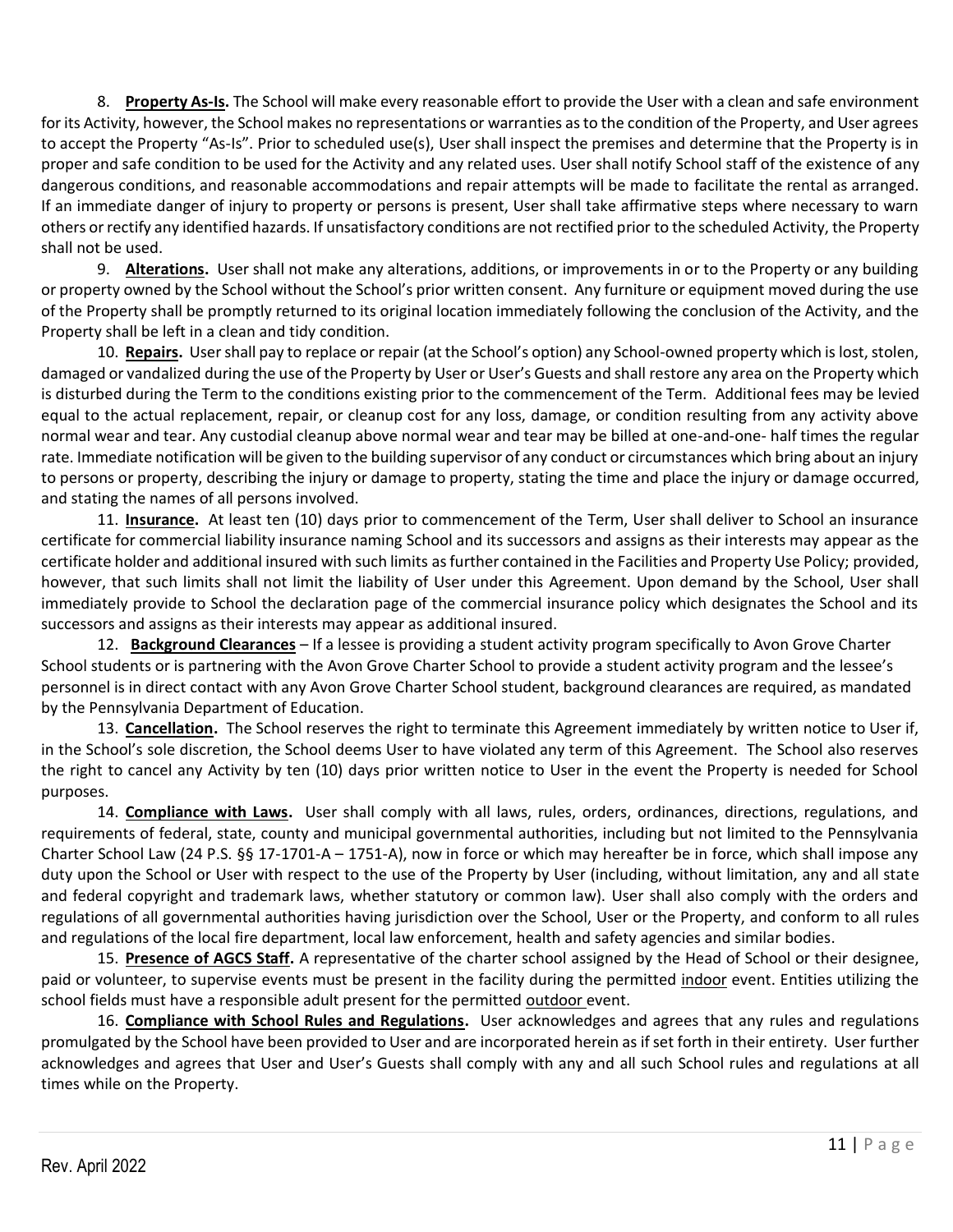17. **Tobacco and Alcohol Prohibited.** User acknowledges and agrees that the use of tobacco products and alcoholic beverages is expressly prohibited during any Activity and on the Property and any School property.

18. **No Assignment.** This Agreement shall not be assignable by User, and User shall not assign any portion of the Property or School equipment to a third party.

19. **Limited Obligation.** User acknowledges and agrees that School has no obligation of any kind to User or User's Guests with respect to the Property other than allowing User a limited license to utilize the Property for the Activity subject to the terms and conditions set forth herein.

20. **Incorporation of the Facilities and Property Use Policy.** The Facilities and Property Use Policy is attached hereto, is incorporated herein, and whenever applicable is contractual as a part of this Agreement as is set forth verbatim.

21. **Governing Law.** This Agreement shall be governed by and construed in accordance with the laws of the Commonwealth of Pennsylvania; this Agreement may not be amended except by agreement in writing executed by School and User.

22. **Severability.** If any provision of this Agreement shall be held unlawful, invalid or unenforceable, that provision shall be deemed deleted and without prejudice to the lawfulness, validity and enforceability of the remaining provisions.

23. **Counterparts.** This Agreement may be executed in multiple counterparts each of which shall be deemed an original.

24. **Binding Agreement.** This Agreement shall be binding upon School and User and each of their respective heirs, successors and assigns.

**IN WITNESS WHEREOF**, School and User have signed this Agreement as of the day and year first above written.

| <b>AVON GROVE CHARTER SCHOOL</b> |             |                                                                                                                                                                                                                                     | (organization) |
|----------------------------------|-------------|-------------------------------------------------------------------------------------------------------------------------------------------------------------------------------------------------------------------------------------|----------------|
| By:                              | (signature) |                                                                                                                                                                                                                                     | (signature)    |
| Printed Name:                    |             | <b>Printed Name:</b>                                                                                                                                                                                                                |                |
| Title:                           |             | <b>Title:</b> The contract of the contract of the contract of the contract of the contract of the contract of the contract of the contract of the contract of the contract of the contract of the contract of the contract of the c |                |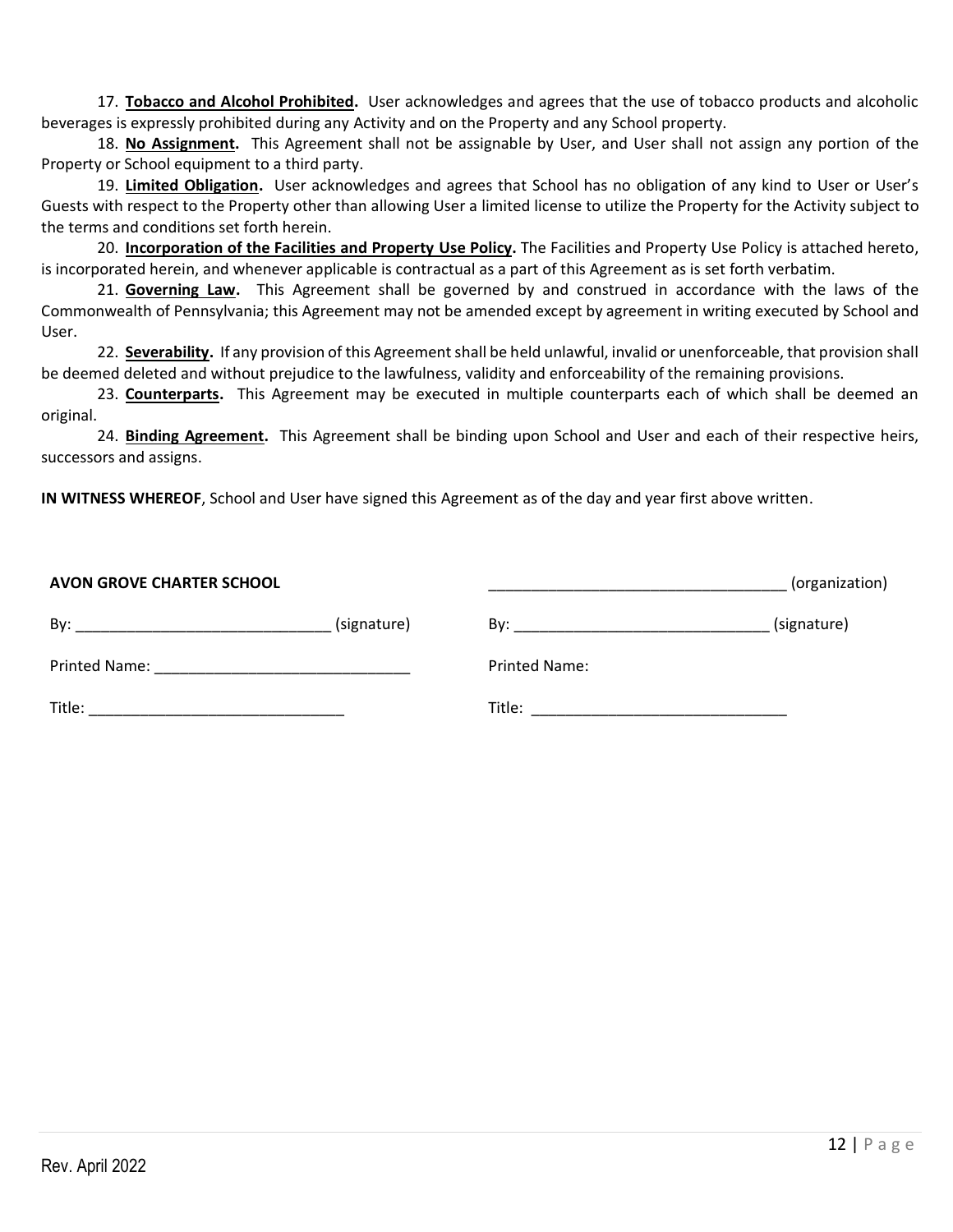

| <b>Book</b>   | Policy Manual                           |
|---------------|-----------------------------------------|
| Section       | 5000 Property                           |
| Title         | Use of Charter School Facilities [AGCS] |
| Code          | 5007                                    |
| <b>Status</b> | Active                                  |
| Adopted       | April 19, 2022                          |
|               |                                         |

## **Purpose**

The Board of Trustees (Board) recognizes that although the primary purpose of the Charter School buildings, facilities and property is to provide students with an appropriate learning environment, the Board may make facilities available to individuals and community groups without discrimination and in accordance with this policy. This policy establishes conditions, restrictions, and procedures for the use of Charter School facilities for nonschool-sponsored purposes.

# **Authority**

The Board directs that use of Charter School facilities may be granted to individuals and community groups for the following types of activities:

- 1. Instruction in any branch of education, learning and the arts, consistent with the Charter School's mission.
- 2. Social, civic and recreational meetings, and other uses pertaining to the welfare of the community; but such use shall be non-exclusive and open to the public without charge.
- 3. Recreation, physical training and athletics, including competitive athletic contests for children and adults.

The Board shall establish a schedule of fees for the use of Charter School facilities by approved groups.

## **Delegation of Responsibility**

The Chief Executive Officer or designee shall implement administrative procedures for requesting and granting permission for use of Charter School facilities, and shall distribute the necessary information to individuals affected by them.

An application for use of Charter School facilities may be disapproved because of noncompliance with established policy and administrative procedures by the Chief Executive Officer or designee.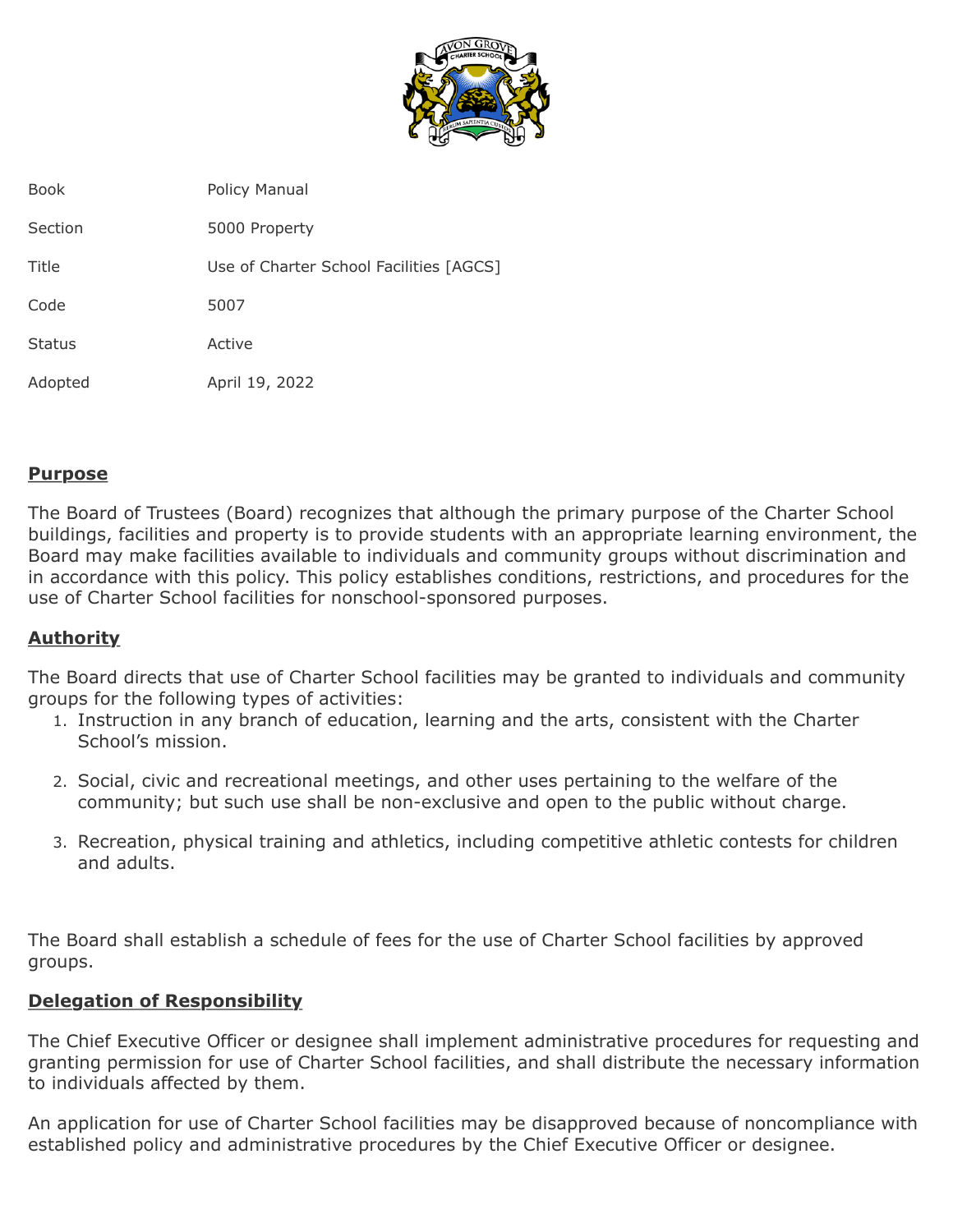# **Guidelines**

## Application Process

An individual or community group requesting permission to use Charter School buildings, facilities, or property must submit a written request on the prescribed application form at least 30 days in advance of the proposed date to the Business Manager. Applications must be properly completed and signed by a responsible officer of a group or individual who is at least twenty-one (21) years of age.

The application must specify the portion of the Charter School facilities or property requested for use; proposed activities; the estimated number of individuals participating; and the date, time, and duration of the proposed event.

Along with the completed application, the individual or group must submit the following:

- 1. Payment of the specified rental fee.
- 2. Evidence of organizational liability to limits required by the Charter School and listed on the application or administrative procedures.
- 3. Documentation evidencing the Charter School shall be held harmless by the user for any liability that arises from use of Charter School facilities or property by the individual or group
- 4. Appropriate background clearances if conducting an activity involving students.

## Classifications

Facility use will be determined by the following classifications. Class I will have the highest priority and Class IV shall have the lowest priority.  $[3][6]$ 

- 1. Class I Charter School Affiliated Organizations: Charter School student groups, school committees, home and school organizations, PTO, PTA, PAC, Boosters, clubs and athletic teams.
- 2. Class II State-recognized charities, non-profit youth organizations, and other Charter School community non-profit organizations which are made up of 75% Avon Grove School District residents. Charities and not-for-profit organizations must provide proof of their 501(C)(3) status or Pennsylvania Charitable Organization status.[5]
- 3. Class III University/Educational institutions and Pennsylvania Charitable Organizations (nonschool related) where participants are less than 75% Avon Grove School District residents. The groups must provide proof of their 501(C)(3) status or Pennsylvania Charitable Organization status.
- 4. Class IV All other organizations seeking to use the Charter School buildings, facilities, or athletic fields. These groups must submit a list of at least three (3) references with contact names, addresses, and phone numbers with their completed application.
	- Tier 1 Private enterprise/groups for benefit of youth or a youth group.
	- Tier 2 Any entity that charges a fee, tuition, admission, etc., that does not meet the criteria of any other classification.

School programs and activities have first priority for the use of facilities. Outside groups can not request a school group to vacate a facility or field.

The Charter School retains the right to exclude any facility, building, or field, from outside use despite a prior approval of use. The Charter School may remove a building or field from service for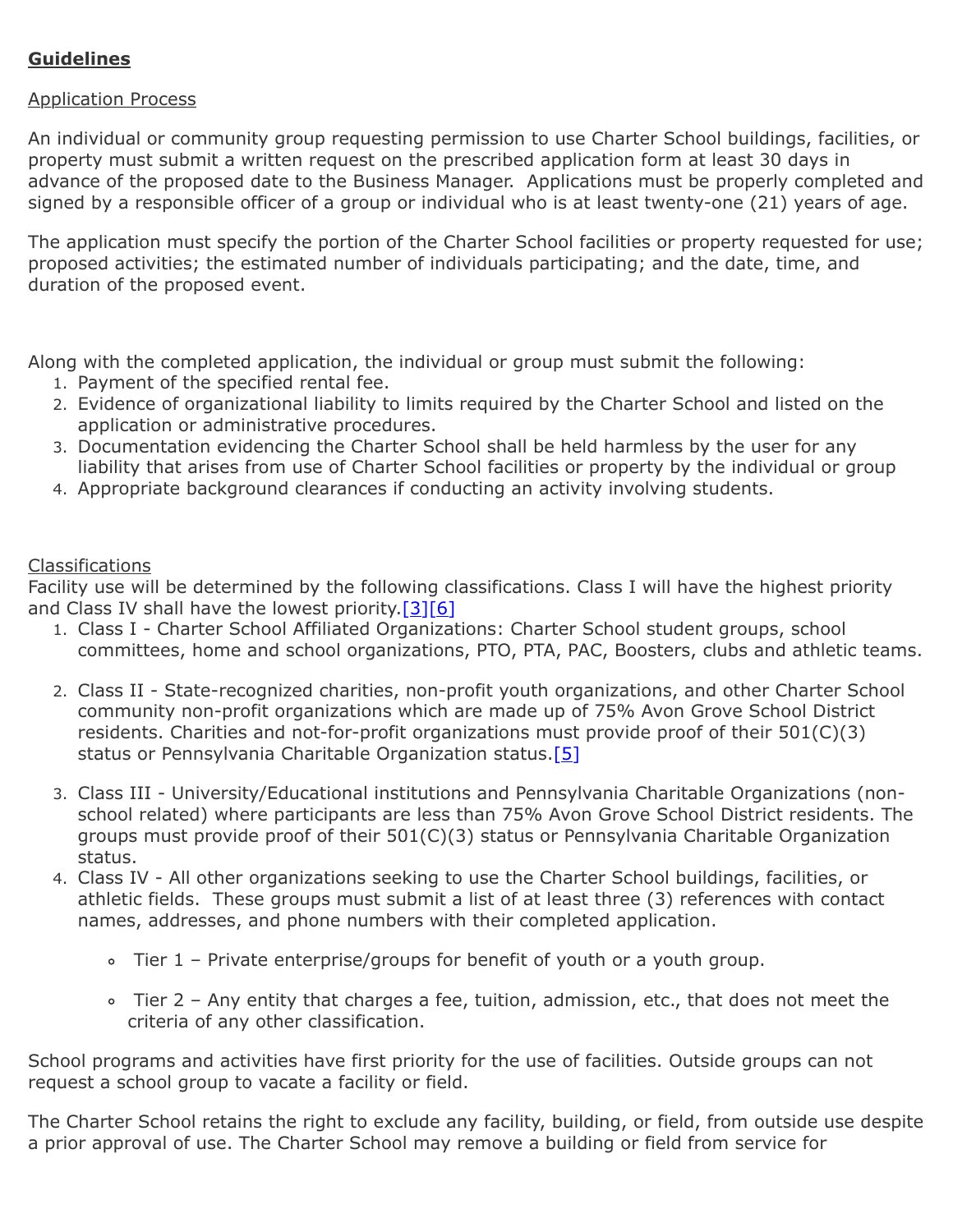maintenance, restoration, repair or other reason deemed appropriate by the Charter School.

### Insurance and Releases

The individual or community group assumes responsibility for all participants and/or spectators for liability or injury resulting from accidents. All groups, except Class I groups, are required to have liability , casualty, or other insurance coverage protecting the Charter School as a named insured and shall provide evidence of such coverage which is acceptable to the Charter School and covers the duration of the facility use request. The insurance policy should provide a minimum coverage as follows:

- A. Workers Compensation statutory limits
- B. Commercial General Liability Each Occurrence minimum \$1,000,000
- C. General Aggr. Incl. Prdts/CO minimum \$2,000,000
- D. Automobile Liability Combined Single Limit minimum \$1,000,000

In addition, a separate Additional Insured Endorsement to the service provider's insurance policy must also be issued. This Additional Insured Endorsement must name "the Avon Grove Charter School, its officers, employees, and agents" as an additional insured under the commercial general liability policy.

The group or organization must submit two (2) copies of certificates of insurance. The organization may not use the Charter School property until such certificates of insurance are in the hands of and approved by the Charter School. A copy of the group's proof of liability insurance coverage must be on file with the Charter School Business Office.

A responsible officer of the group or organization over the age of twenty-one (21) must also sign an Indemnification, Waiver and Release from Liability Form by which the group agrees to indemnify and hold harmless the Charter School, their agents or employees from and against all loss arising out of the use of the Charter School facility/property

The insurance forms must be submitted no later than ten (10) calendar days prior to the first event on the application. Failure to do so will automatically void the application. No signed Facilities Use Agreement will be issued until the appropriate certificates of insurance and signed Indemnification, Waiver and Release from Liability Form are submitted and approved.

## Application Evaluation

No application to use Charter School facilities shall be approved if the proposed activity would result in any of the following:

- 1. Conflict with any Charter School-sponsored activity.
- 2. Access to Charter School facilities closed due to renovations, maintenance, cleaning, the school calendar, or Board action.
- 3. Access to Charter School facilities containing equipment or furnishings which would be detrimental to the operation of a program if damaged or operated by an unqualified operator.
- 4. The proposed use would prevent or encumber Charter School personnel from preparing facilities for their primary purpose, because of the nature or duration of the activity.

The Charter School reserves the right to deny the use of facilities for any reason and/or change restrictions within the Facilities Use Agreement.

## Limitations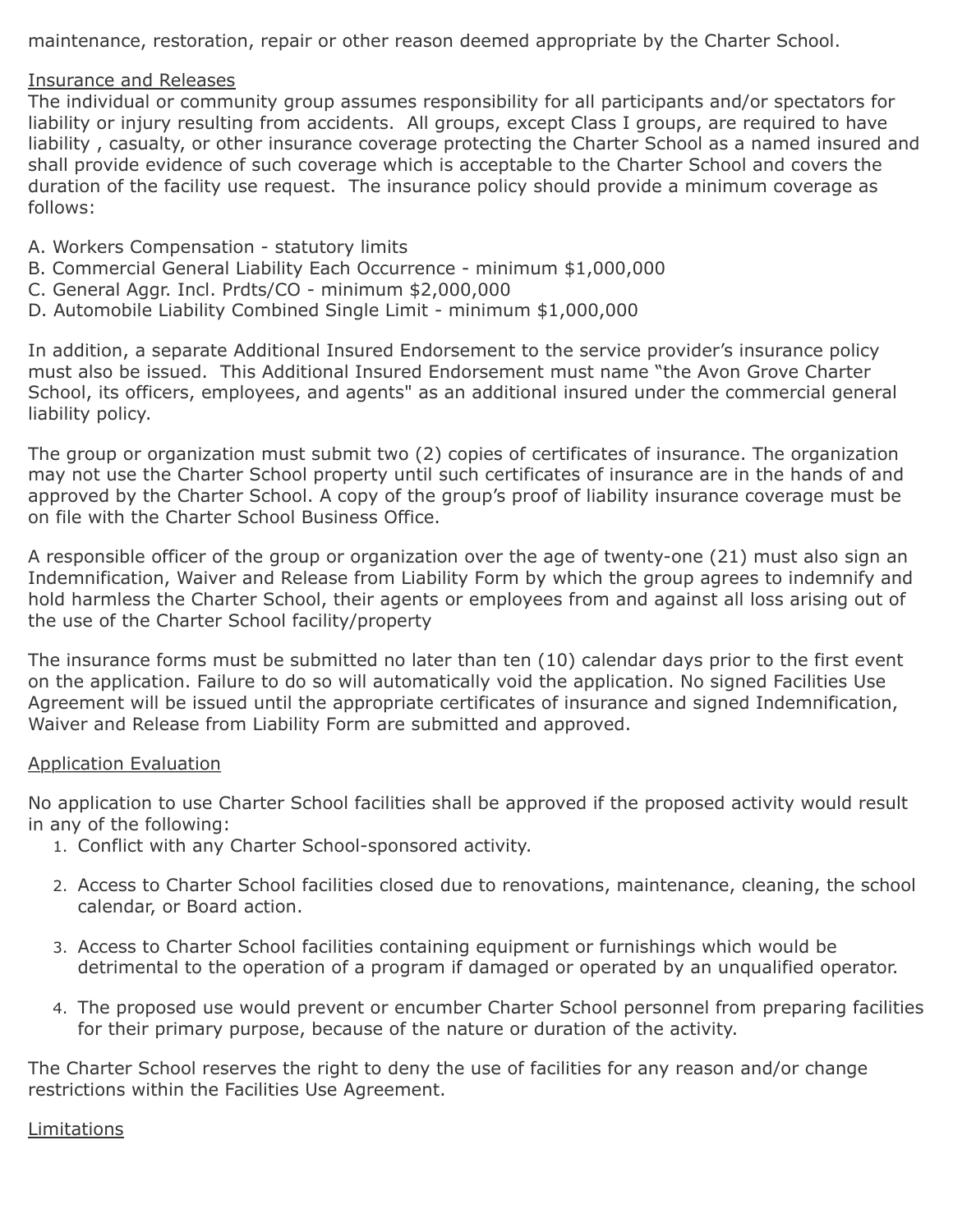When individuals and community groups receive approval to use Charter School facilities under this policy, such use shall be conditioned upon strict compliance with the following:

- 1. Individuals shall not use, access or enter upon any portions of the Charter School facilities or their contents not specified in the approved application.
- 2. When advertising or promoting activities held at Charter School facilities, individuals and community groups shall clearly communicate that the activities are not being sponsored by the Charter School.
- 3. When admission to an event or activity is charged, the applicant must pay all taxes and fees required by law; evidence of payment may be required by the Charter School.
- 4. Charter School equipment used in conjunction with requested facilities shall be identified when the application is submitted. Users of Charter School equipment must accept liability for any damage to or loss of equipment that occurs while in their use. Where rules so specify, no equipment may be used except by a qualified operator, provided by the Charter School. Additional fees may be assessed for the specific use of Charter School equipment.
- 5. Users shall be financially liable for damage to the facilities and for proper supervision of attendees.
- 6. Users agree to operate no concessions on the school property without prior written consent.
- 7. Users shall provide adequate security personnel or police coverage as deemed necessary by the Charter School for events where the activity is such that crowd and/or traffic control appears essential to the safety and welfare of the spectators and the participants, and the safety of the Charter School property. The Charter School has the authority to engage security personnel and call the police when, in its judgment, it becomes necessary and the user shall be charged the prevailing rate for such services.
- 8. A custodian, or designated Charter School employee, is required to be present in the building at any time the facilities are in use and is responsible to assure that participants use only authorized facilities. Additional fees will be assessed for required Charter School personnel based on the request. No custodial fees will be waived unless previously approved by the Board. No payments will be made directly to the custodian, including tips or gratuities.
- 9. All school buildings, facilities and athletic fields will be provided "as is." All facilities are to be left or returned to their original condition or set up. Special rules and/or regulations may apply to certain areas of usage for health, safety or other reasons.
- 10. It is the responsibility of the individual or organization to know and enforce all Charter School policies.

# Rescheduling and Cancellation

If an individual or organization finds it necessary to reschedule a meeting or otherwise request specific changes to its rental application, it must contact the Charter School Business Office as soon as possible, but no later than ten (10) days prior to the first scheduled event. The Charter School will make an effort to coordinate with organizations seeking to reschedule, however, the Charter School offers no guarantee that it will be able to accommodate all such requests.

If an event is cancelled within one (1) week of its scheduled date, no refund will be issued except at the sole discretion of the Business Manager. If a single-use out of a multiple-day rental is cancelled, no partial refund will be given.

The Charter School will be closed during weather emergencies. Organizations should check local media and the school website for up-to-date information about whether the Charter School is open for operations.

If an event is cancelled without advance notice and Charter School staff has been made available for event purposes, the organization will be sent an invoice with the charges for those costs. All such payments would be due within 30 days of the event.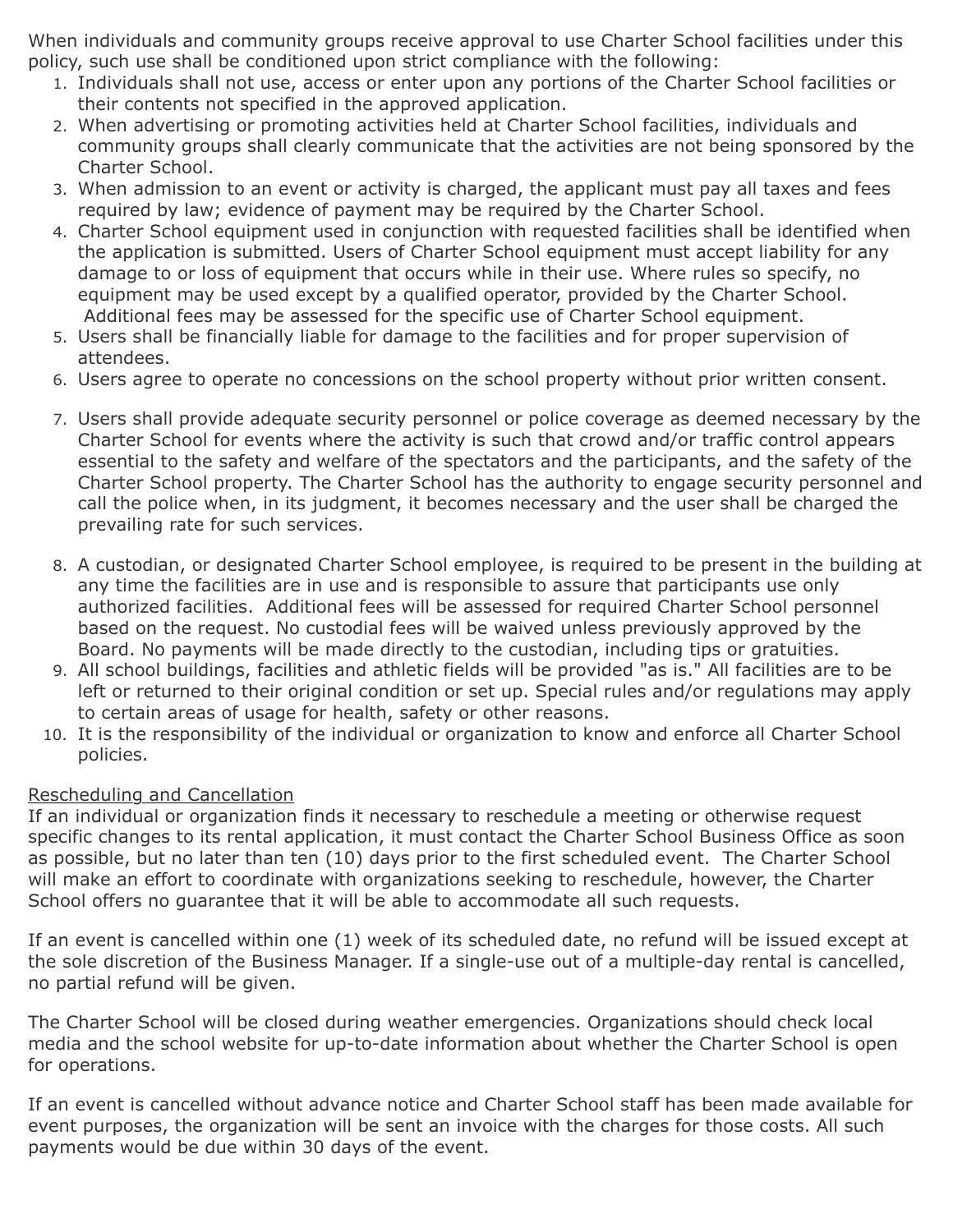## Prohibited Activities

The following activities are strictly prohibited in Charter School facilities when individuals and community groups are granted permission to use facilities:

- 1. Possession, use or distribution of controlled substances prohibited by state or federal law.
- 2. Possession of weapons.
- 3. Conduct that would alter, damage or be injurious to any Charter School property, equipment or furnishings.
- 4. Conduct that would constitute a violation of the Pennsylvania Crimes Code, and/or state and federal laws and regulations.
- 5. Use of tobacco and vaping products, including the product marketed as Juul and other ecigarettes, as defined in the law. $[1][2][3][4]$
- 6. Medical marijuana products as prohibited by federal law.
- 7. Possession, use or distribution of alcoholic beverages.
- 8. Gambling, games of chance, lotteries, raffles or other activities requiring a license under the Local Option Small Games of Chance Act, unless such activity has been expressly authorized by the Board or Charter School administration.[5][6]

#### Violations

The Charter School reserves the right to remove from Charter School property any individual or community group who fails to comply with the terms and conditions of this policy and established rules and administrative procedures.

In the event an individual or community group violates this policy or the terms under which permission was granted to use Charter School facilities, that individual or community group forfeits the right to submit future applications to use Charter School property unless otherwise decided by the Board.

#### Fees and Classifications

Facilities Use fees will be charged for Class II, III, and IV groups and organizations. Class I is exempt unless otherwise determined. Rental fees must be paid within ten (10) days of the Charter School approving the Application and signing the Agreement or within ten (10) days of the first use, whichever event occurs first. If an individual or organization fails to return the necessary fees under the required timeline, the Charter School will cancel approval and the event will not be scheduled.

Student groups charging an admission fee and all Class II, III & IV users will be charged for special requests or services, including opening and closing buildings on weekends or if programs run after regularly scheduled hours.

All debts incurred as a result of the Agreement shall be deducted from the deposit, if collected, and the balance due of all said debts shall be paid within thirty (30) days of written notification to the group or organization. All checks must be made payable to the Charter School.

One (1) week's notice of cancellation is required. The applicant shall remain liable for the payment of any regular fees and custodial costs without such notice.